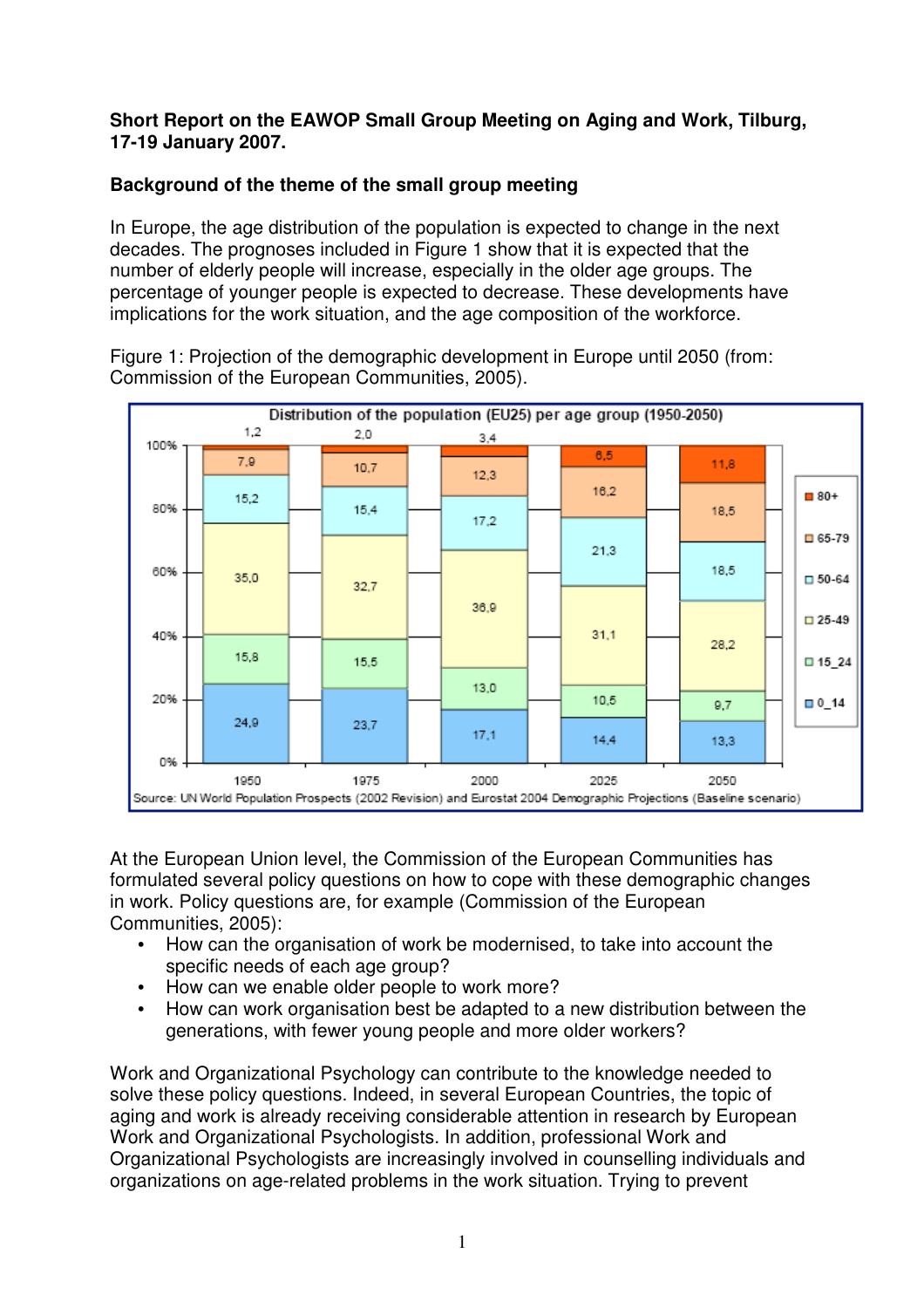problems of older employees by implementing long-term organizational strategies that take the development of employees over time with age into account is an activity in which work and organizational psychologists can play an important role.

#### **The small group meeting**

The aim of the small group meeting was to bring together the knowledge and expertise of European researchers to exchange research results and discuss future directions for research. Aging and work is an important and relevant theme on which much work still needs to be done.

The small group meeting was organized by René Schalk and Marc van Veldhoven of the departments of Organisation Studies and Human Resource Studies of the Faculty of Social Sciences of Tilburg University in the Netherlands. The meeting was sponsored by EAWOP, WAOP and Tilburg University.

During the three days of the conference 28 participants, active researchers with a background in work and organizational psychology with expertise on aging and work from Belgium, Finland, Germany, Italy, the Netherlands, Spain and Switzerland presented and discussed their research.

The meeting was structured to have ample room for discussion about each paper presentation. In addition, each of the four themes of the small group meeting was discussed in depth.

The four themes were:

- The relationship between age and productivity/employability;
- Age and health;
- The transition from work to (early) retirement;
- HRM for older employees in organizations.

### **The results of the meeting**

The meeting was productive, interesting, and had a very cooperative atmosphere. The participants were motivated, enthusiastic and participated in lively discussions even during lunch, dinner, and until late in the evening. An example of the involvement of the participants in the in the meeting was that the impact of the fierce storm that challenged the Netherlands on the second day of the meeting venue was only really noticed when the presentations and discussions were over and participants left the building. The storm took down trees and caused quite some damage and even deaths in the immediate environment of the meeting venue. The following papers were presented at the meeting. The papers and presentations can be accessed on the Internet through the following link: http://www.tilburguniversity.nl/faculties/fsw/departments/HRS/SGM/papers/

### **Theme: Performance and employability**

- Zacher (Germany) Relationships between age and different forms of job performance: Implications for Human Resource Management
- Gellert & Kuipers (Netherlands) The effects of age on team processes and team performance
- Van der Schoot, Van der Heijden, Scholarios, Bozionelos & The Indicator Study Group (Netherlands) Employability management needs analysis within the ICT sector in Europe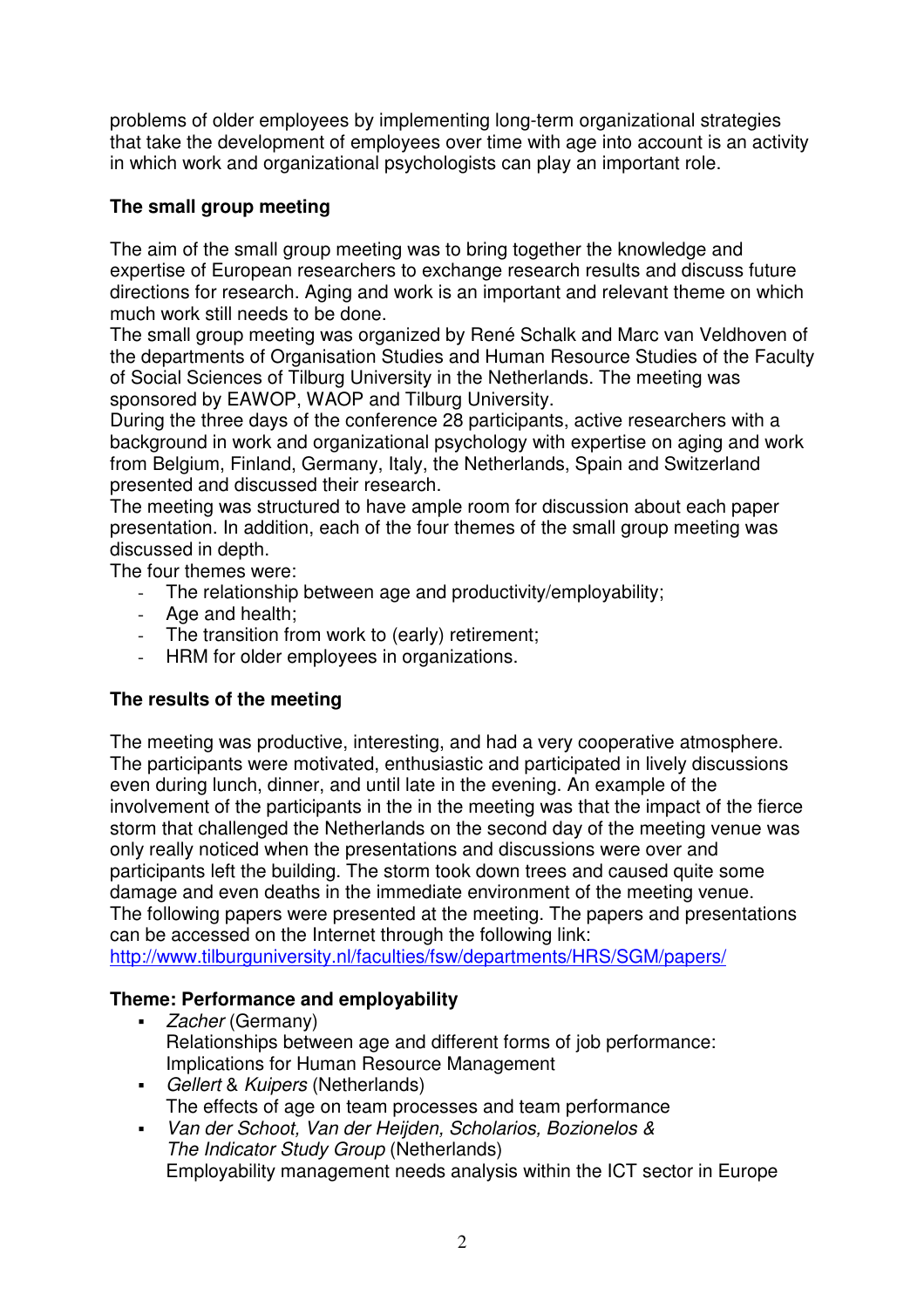- *Roβnagel & Hertel* (Germany) HRM and age-related changes of work motivation: Matching motives, values, and interests with job characteristics
- Van Veldhoven & Dorenbosch (Netherlands) Age and proactivity

## **Theme: Health and well being**

- De Lange, Taris, Jansen, Smulders, Houtman & Kompier (Netherlands) Age as factor in the relation between work and mental health: Results of the longitudinal TAS survey
- Van den Broeck, Notelaers & De Witte (Belgium) Work characteristics and work related well-being of older workers: A job demands resources model perspective
- De Jonge (Netherlands) Job strain, effort-reward imbalance and employee health: Are older workers worse off?
- Bal, De Lange, Jansen & Van der Velde (Netherlands) A meta-analysis of aging, tenure, the psychological contract, and work-related outcomes

### **Theme: Retirement**

- Crego, Alcover & Martínez (Spain) Older workers' reasons for leaving the labour market and psychosocial outcomes of early retirement: Main findings of a research program carried out in Spain
- Potocnik, Tordera & Peiró(Spain) Early retirement: A psychosocial perspective of the work-role exit process
- Zappalà, Depolo, Fraccaroli, Guglielmi & Sarchielli (Italy) Postponing job retirement? Psychosocial influences on the planning of work career exit
- Desmette & Gaillard (Belgium) When the worker becomes an "older worker": Analysing the career ending in the light of social identity theory
- Hansez & Bertrand (Belgium) Measuring leaving factors and job intention to quit in Belgium: A companylevel approach in an age comparison perspective
- Kooij, Jansen, De Lange & Dikkers (Netherlands) Age-related factors in the motivation to work: What we know and where we need to go

# **Theme: (HR) Policy**

- Kraus (Switzerland) The establishment of "elder employees" as a new target group for education
- *Iller* (Germany) Attitudes to ageing-appropriate personnel policy of personnel managers
- Linkola (Finland) Goals of lifelong rewarding: Changing the psychological contract of early exit - The Finnish experience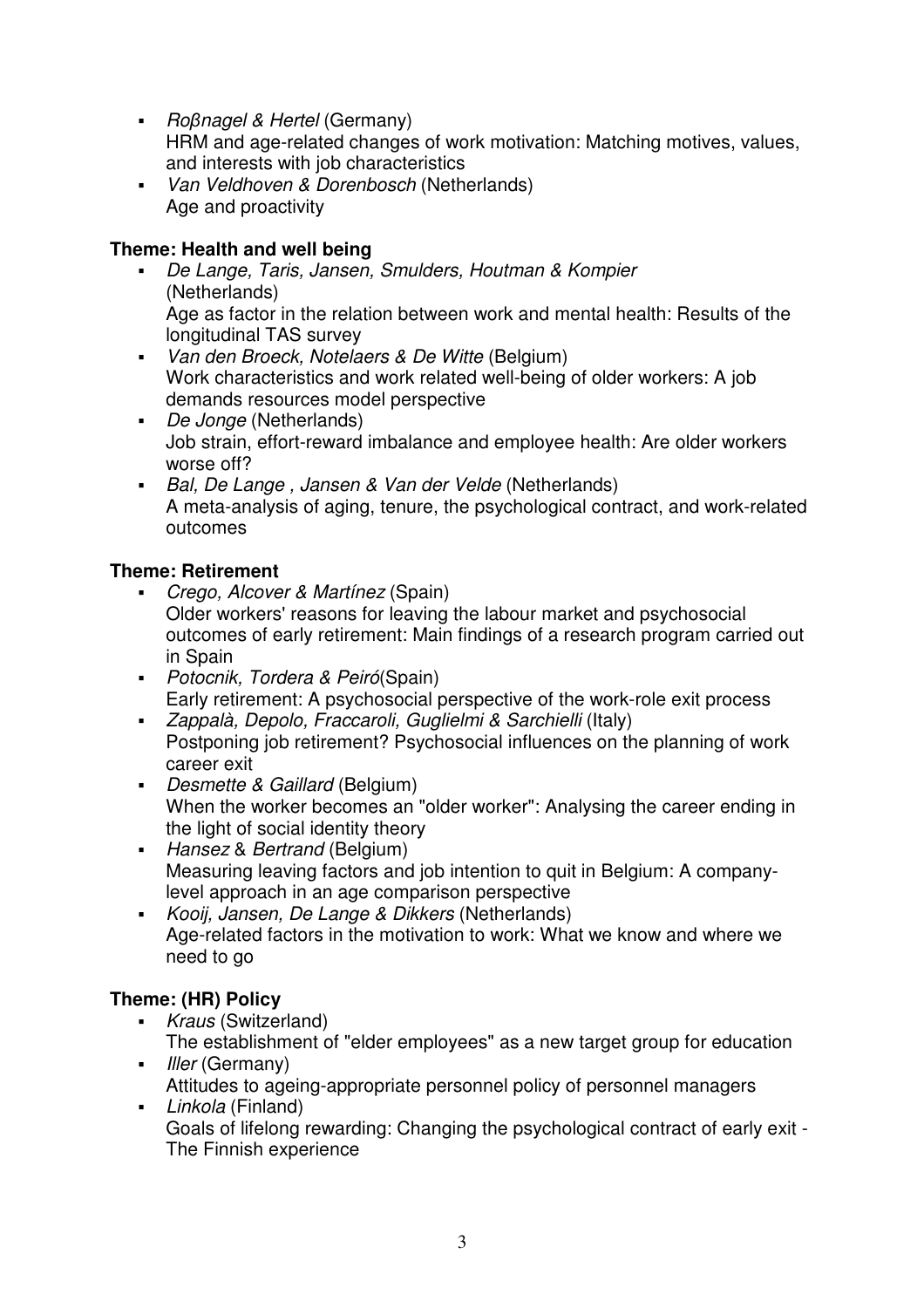- Claes & Heymans (Belgium) HR professionals' views on work motivation and retention of older workers: A focus group study
- Schalk (Netherlands) The influence of HRM on age-related changes in employability, commitment, and health

The results of the meeting are summarized in a joint "position paper" that includes recommendations for further research and implications for policy.

Furthermore, the results of several studies presented will be published in scientific journals. A special issue of the journal Career Development International will include research presented at the small group meeting.

The small group meeting brought an outstanding group of European Work and Organizational psychologists together who are active in the field of research on work and aging. We hope that the meeting will foster future cooperation between these scientists and stimulate further (joint) research in this important area.

The "executive summary" summarizes the main results of the small group meeting.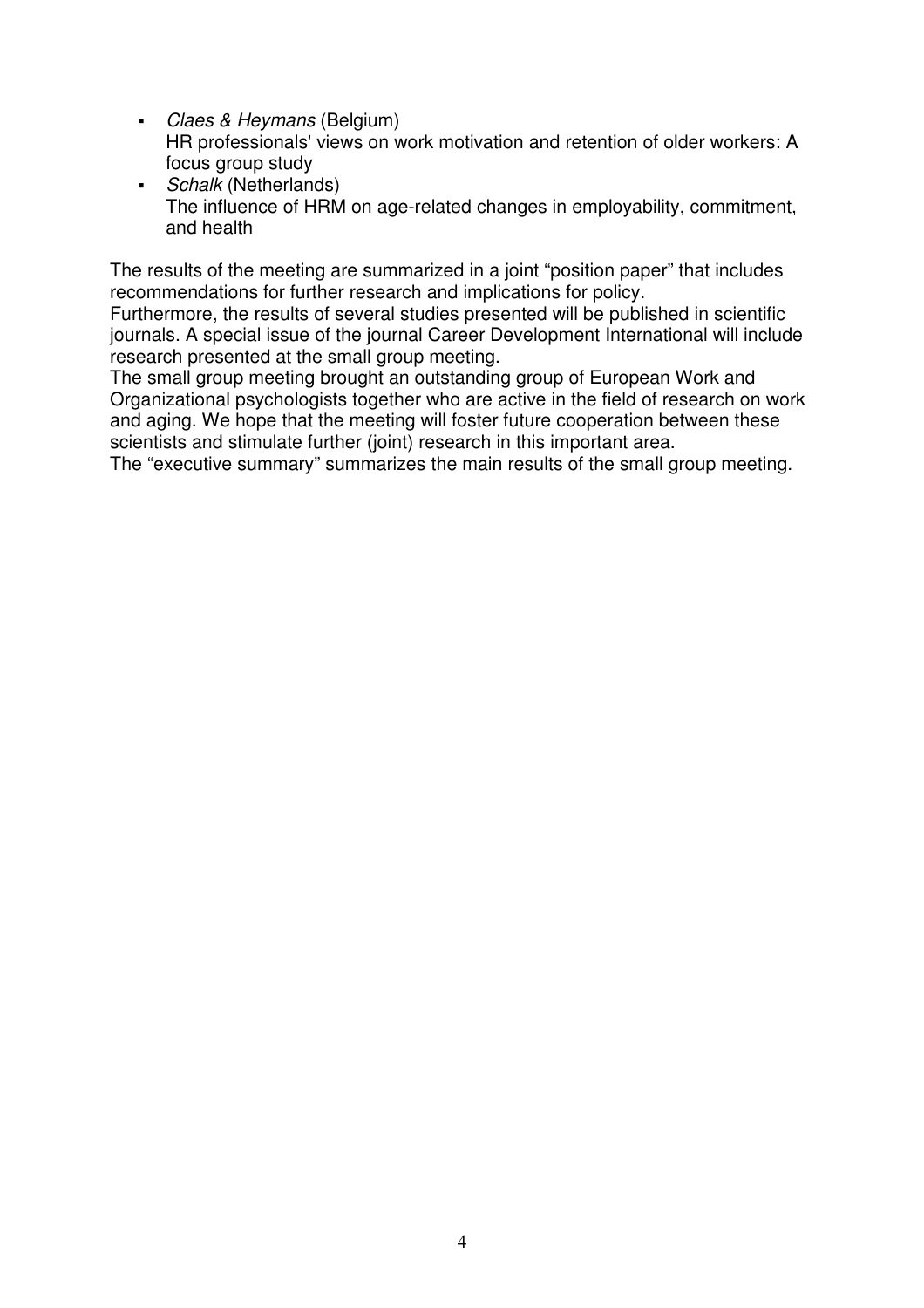#### **Executive summary**

Main results and conclusions from the small group meeting on aging and work, Tilburg 17-19 January 2007.

The results and conclusions are divided into three parts. The first part, lessons learned, summarizes main learning points that came up in the papers presented and the discussions during the small group meeting. This is a summary of what the work and organizational psychologists who were present at the meeting see as an important knowledge base and starting point for practical measures. The second part, a research agenda, summarizes important areas for future research in the field of aging and work. The third part highlights practical questions and implications for policy measures that need to be addressed in the future.

#### **Lessons learned**

- 1. It is important to take a life-span perspective. Persons have a past and a future. This implies, for example, an emphasis on lifelong learning and development.
- 2. It is important to take into account the changing context of growing individualisation and the declining meaning of institutions in our society.
- 3. It is important to not see aging as a negative development. The focus should not be on diminishing capacities (cognitive as well as physical). The lower maximum capacities with age are becoming less and less important because of automation (physical work) and computerization (cognitive work, especially memory and computation-related tasks). It is more important to take into account how motives, personal preferences, and attitudes change and further develop over time, and how these changes impact on work.
- 4. It is important to take into account intergenerational issues and differences. For example, ´senior power´ is often suggested as a positive situation, whereas in some organizations the power of older employees is seen as problematic by younger employees. When people get older, they might have developed more deeply rooted habits.
- 5. It is important to communicate to companies that the demographic change is there and that they have to take this into account in their personnel policies. The advantages of older employees should be promoted.
- 6. Increasing attention is needed for the potential of older workers. There is a need for more provision of training to older employees that matches their needs.
- 7. There is a need for a more idiosyncratic approach: a greater focus on individual differences, not on the stereotypical views about different age groups.
- 8. Personnel policies should be aligned to differentiated age-related needs. For example, respect, dignity, and recognition should be maintained in situations when employees receive lower wages because of a demotion.
- 9. More flexibility is needed from employers. For example by facilitating opportunities for age-related part-time work.